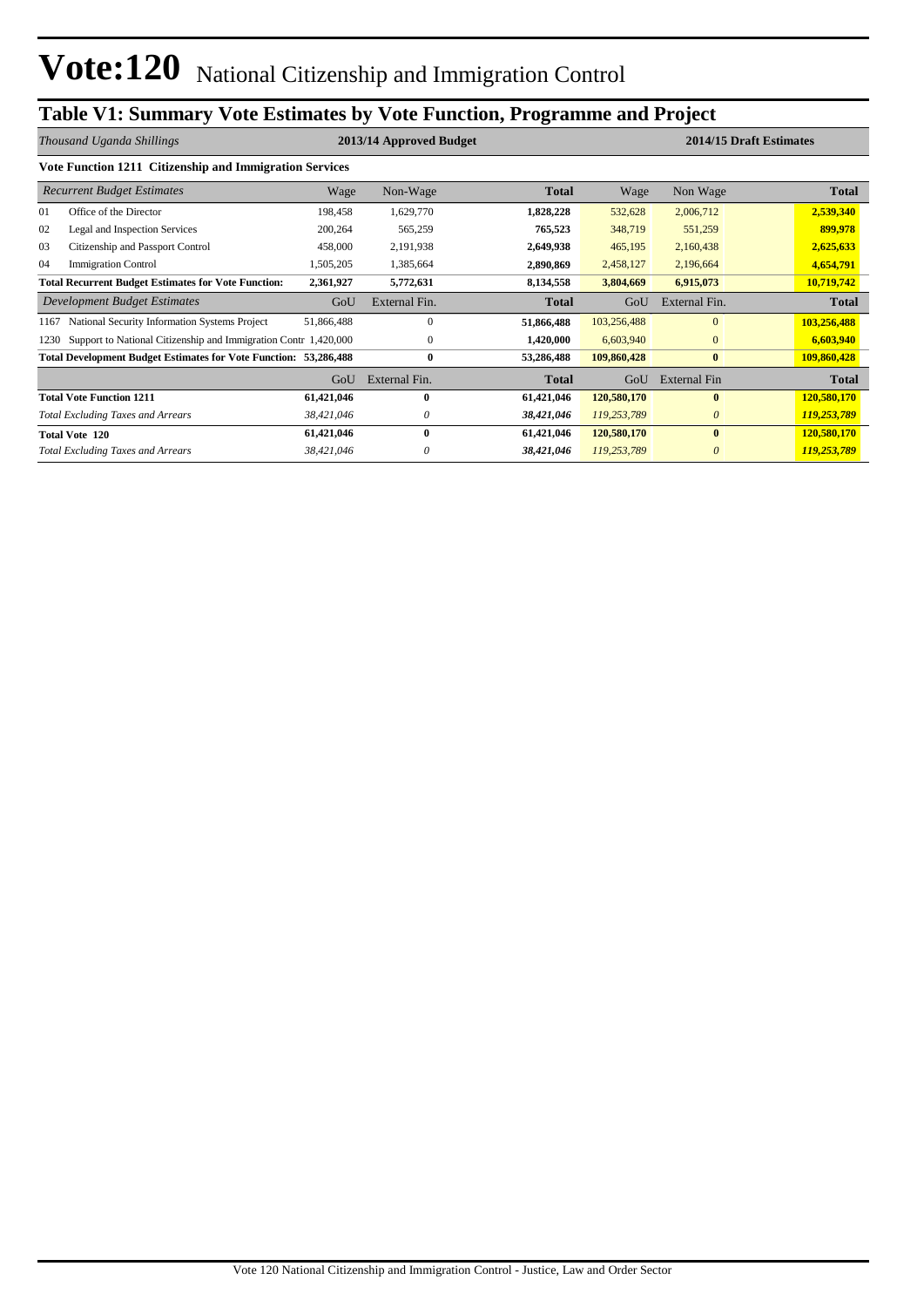## **Table V2: Summary Vote Estimates by Item**

| Thousand Uganda Shillings                                 |                  | 2013/14 Approved Budget |            |                  | 2014/15 Draft Estimates   |                         |
|-----------------------------------------------------------|------------------|-------------------------|------------|------------------|---------------------------|-------------------------|
|                                                           |                  | GoU External Fin.       | Total      |                  | GoU External Fin.         | <b>Total</b>            |
| <b>Employees, Goods and Services (Outputs Provided)</b>   | 31,152,709       | 0                       | 31,152,709 | 92,795,574       | $\boldsymbol{\theta}$     | 92,795,574              |
| 211101 General Staff Salaries                             | 2,361,927        | $\boldsymbol{0}$        | 2,361,927  | 3,804,669        | $\boldsymbol{0}$          | 3,804,669               |
| 211102 Contract Staff Salaries (Incl. Casuals, Temporary) | 2,236,651        | $\boldsymbol{0}$        | 2,236,651  | 26,603,940       | $\boldsymbol{0}$          | 26,603,940              |
| 211103 Allowances                                         | 7,983,927        | $\Omega$                | 7,983,927  | 34,757,063       | $\boldsymbol{0}$          | 34,757,063              |
| 212101 Social Security Contributions                      | 224,640          | $\Omega$                | 224,640    | 2,660,394        | $\boldsymbol{0}$          | 2,660,394               |
| 213001 Medical expenses (To employees)                    | 30,000           | $\Omega$                | 30,000     | 30,000           | $\boldsymbol{0}$          | 30,000                  |
| 213002 Incapacity, death benefits and funeral expenses    | 180,378          | 0                       | 180,378    | 39,600           | $\boldsymbol{0}$          | 39,600                  |
| 213004 Gratuity Expenses                                  | 559,163          | $\Omega$                | 559,163    | 6,650,985        | $\bf{0}$                  | 6,650,985               |
| 221001 Advertising and Public Relations                   | 2,105,240        | $\overline{0}$          | 2,105,240  | 2,441,500        | $\bf{0}$                  | 2,441,500               |
| 221002 Workshops and Seminars                             | 270,000          | $\mathbf{0}$            | 270,000    | 140,000          | $\boldsymbol{0}$          | 140,000                 |
| 221003 Staff Training                                     | 1,033,790        | $\mathbf{0}$            | 1,033,790  | 142,000          | $\boldsymbol{0}$          | 142,000                 |
| 221004 Recruitment Expenses                               | 150,000          | $\boldsymbol{0}$        | 150,000    | $\mathbf{0}$     | $\boldsymbol{0}$          | $\overline{\mathbf{0}}$ |
| 221006 Commissions and related charges                    | 1,219,298        | $\overline{0}$          | 1,219,298  | 308,400          | $\mathbf{0}$              | 308,400                 |
| 221007 Books, Periodicals & Newspapers                    | 54,000           | $\mathbf{0}$            | 54,000     | 2,429,000        | $\mathbf{0}$              | 2,429,000               |
| 221008 Computer supplies and Information Technology (IT)  | 250,664          | $\boldsymbol{0}$        | 250,664    | 26,000           | $\boldsymbol{0}$          | 26,000                  |
| 221009 Welfare and Entertainment                          | 355,818          | 0                       | 355,818    | 141,500          | $\mathbf{0}$              | 141,500                 |
| 221010 Special Meals and Drinks                           | $\boldsymbol{0}$ | 0                       | $\bf{0}$   | 39,000           | $\boldsymbol{0}$          | 39,000                  |
| 221011 Printing, Stationery, Photocopying and Binding     | 2,146,000        | $\overline{0}$          | 2,146,000  | 840,259          | $\mathbf{0}$              | 840,259                 |
| 221012 Small Office Equipment                             | 483,663          | $\overline{0}$          | 483,663    | 168,204          | $\mathbf{0}$              | 168,204                 |
| 221016 IFMS Recurrent costs                               | 65,000           | 0                       | 65,000     | 20,000           | $\boldsymbol{0}$          | 20,000                  |
| 221017 Subscriptions                                      | $\overline{0}$   | $\overline{0}$          | 0          | 7,600            | $\boldsymbol{0}$          | 7,600                   |
| 222001 Telecommunications                                 | 134,720          | $\Omega$                | 134,720    | 257,700          | $\boldsymbol{0}$          | 257,700                 |
| 223003 Rent – (Produced Assets) to private entities       | 406,400          | $\Omega$                | 406,400    | 70,000           | $\mathbf{0}$              | 70,000                  |
| 223005 Electricity                                        | 416,000          | 0                       | 416,000    | 492,000          | $\boldsymbol{0}$          | 492,000                 |
| 223006 Water                                              | 44,800           | 0                       | 44,800     | 90,000           | $\boldsymbol{0}$          | 90,000                  |
| 223901 Rent – (Produced Assets) to other govt. units      | $\mathbf{0}$     | 0                       | $\bf{0}$   | 600,000          | $\boldsymbol{0}$          | 600,000                 |
| 224002 General Supply of Goods and Services               | 1,756,100        | 0                       | 1,756,100  | $\mathbf{0}$     | $\mathbf{0}$              | $\mathbf{0}$            |
| 224004 Cleaning and Sanitation                            | $\mathbf{0}$     | $\overline{0}$          | 0          | 374,448          | $\mathbf{0}$              | 374,448                 |
| 224005 Uniforms, Beddings and Protective Gear             | 0                | 0                       | 0          | 187,000          | $\boldsymbol{0}$          | 187,000                 |
| 225001 Consultancy Services- Short term                   | 150,000          | $\Omega$                | 150,000    | $\mathbf{0}$     | $\mathbf{0}$              | $\bf{0}$                |
| 227001 Travel inland                                      | 537,140          | $\mathbf{0}$            | 537,140    | 2,433,017        | $\boldsymbol{0}$          | 2,433,017               |
| 227002 Travel abroad                                      | 542,201          | $\overline{0}$          | 542,201    | 240,500          | $\mathbf{0}$              | 240,500                 |
| 227003 Carriage, Haulage, Freight and transport hire      | 62,000           | $\mathbf{0}$            | 62,000     | $\mathbf{0}$     | $\mathbf{0}$              | $\overline{\mathbf{0}}$ |
| 227004 Fuel, Lubricants and Oils                          | 4,359,318        | $\boldsymbol{0}$        | 4,359,318  | 5,746,440        | $\boldsymbol{0}$          | 5,746,440               |
| 228001 Maintenance - Civil                                | 65,000           | 0                       | 65,000     | 60,000           | $\boldsymbol{0}$          | 60,000                  |
| 228002 Maintenance - Vehicles                             | 362,000          | 0                       | 362,000    | 68,770           | $\boldsymbol{0}$          | 68,770                  |
| 228003 Maintenance – Machinery, Equipment & Furniture     | 506,871          | $\mathbf{0}$            | 506,871    | 925,584          | $\overline{0}$            | 925,584                 |
| 228004 Maintenance - Other                                | 60,000           | $\boldsymbol{0}$        | 60,000     | $\boldsymbol{0}$ | $\boldsymbol{0}$          | $\bf{0}$                |
| 273102 Incapacity, death benefits and funeral expenses    | 40,000           | $\boldsymbol{0}$        | 40,000     | $\mathbf{0}$     | $\mathbf{0}$              | $\mathbf{0}$            |
| <b>Investment</b> (Capital Purchases)                     | 30,268,337       | 0                       | 30,268,337 | 27,429,155       | $\boldsymbol{\theta}$     | 27,429,155              |
| 231001 Non Residential buildings (Depreciation)           | 3,118,337        | $\boldsymbol{0}$        | 3,118,337  | $\boldsymbol{0}$ | $\boldsymbol{0}$          | $\overline{\mathbf{0}}$ |
| 231004 Transport equipment                                | 2,130,000        | 0                       | 2,130,000  | 465,000          | $\mathbf{0}$              | 465,000                 |
| 231005 Machinery and equipment                            | 2,020,000        | 0                       | 2,020,000  | 25,903,215       | $\boldsymbol{0}$          | 25,903,215              |
| 231006 Furniture and fittings (Depreciation)              | $\boldsymbol{0}$ | 0                       | $\bf{0}$   | 90,000           | $\boldsymbol{0}$          | 90,000                  |
| 312204 Taxes on Machinery, Furniture & Vehicles           | $\boldsymbol{0}$ | 0                       | 0          | 970,940          | $\boldsymbol{0}$          | 970,940                 |
| 312206 Gross Tax                                          | 23,000,000       | $\boldsymbol{0}$        | 23,000,000 | $\mathbf{0}$     | $\mathbf{0}$              | $\mathbf{0}$            |
| <b>Arrears</b>                                            | 0                | 0                       | 0          | 355,442          | $\boldsymbol{\theta}$     | 355,442                 |
| 321605 Domestic arrears (Budgeting)                       | $\boldsymbol{0}$ | $\boldsymbol{0}$        | 0          | 350,000          | $\boldsymbol{0}$          | 350,000                 |
| 321614 Electricity arrears (Budgeting)                    | $\boldsymbol{0}$ | $\boldsymbol{0}$        | 0          | 5,442            | $\boldsymbol{0}$          | 5,442                   |
| <b>Grand Total Vote 120</b>                               | 61,421,046       | $\bf{0}$                | 61,421,046 | 120,580,170      | $\boldsymbol{0}$          | 120,580,170             |
| <b>Total Excluding Taxes and Arrears</b>                  | 38,421,046       | 0                       | 38,421,046 | 119,253,789      | $\boldsymbol{\mathit{0}}$ | 119,253,789             |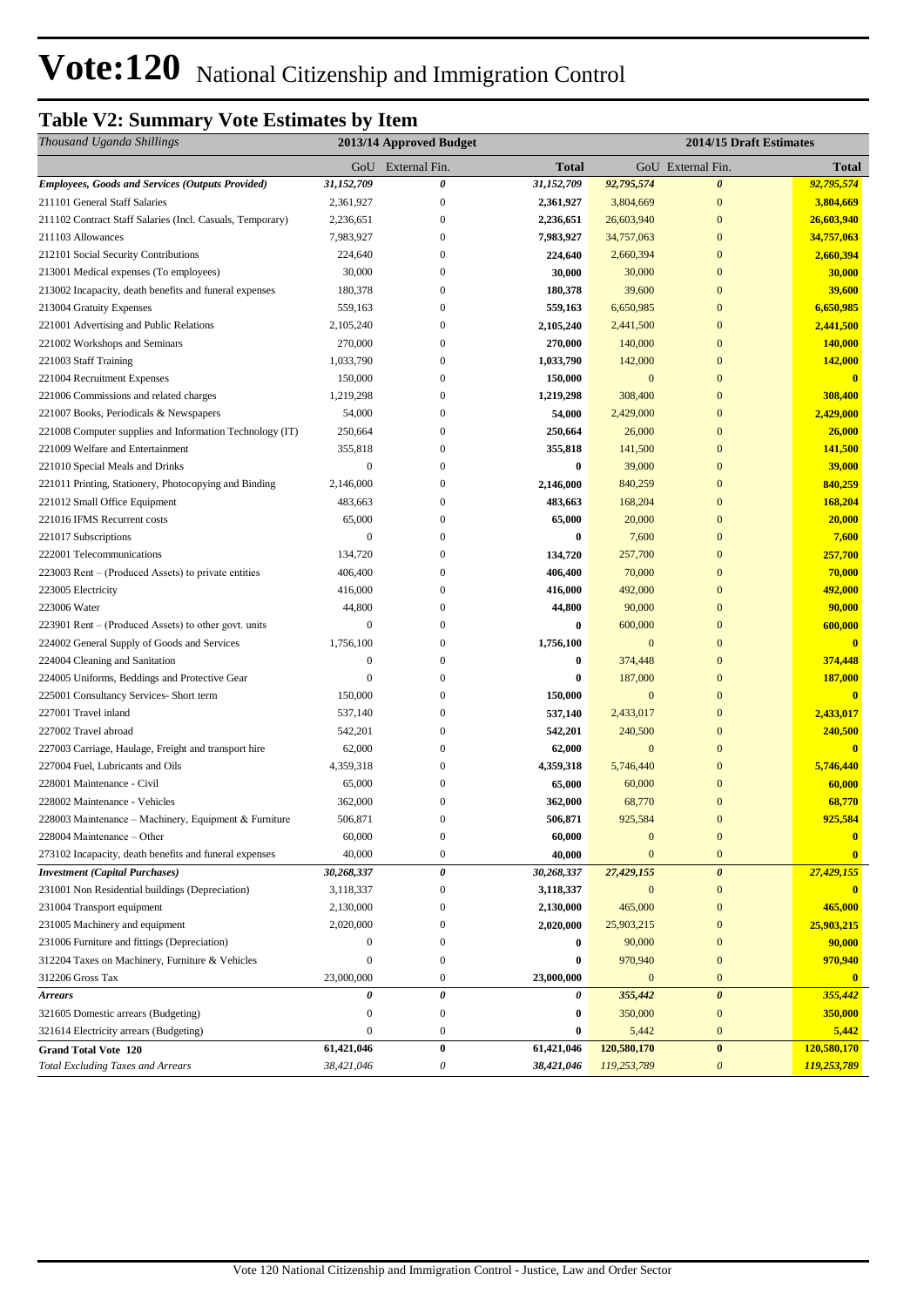## **Table V3: Detailed Estimates by Vote Function, Cost Centre, Output and Item**

### *Vote Function 1211 Citizenship and Immigration Services*

#### *Recurrent Budget Estimates*

#### **Programme 01 Office of the Director**

| Thousand Uganda Shillings                              |                  | 2013/14 Approved Budget |              |                       | 2014/15 Draft Estimates |                         |  |  |
|--------------------------------------------------------|------------------|-------------------------|--------------|-----------------------|-------------------------|-------------------------|--|--|
| <b>Outputs Provided</b>                                | Wage             | Non-Wage                | <b>Total</b> | Wage                  | Non Wage                | <b>Total</b>            |  |  |
| Output:121104 Policy, monitoring and public relations. |                  |                         |              |                       |                         |                         |  |  |
| 211101 General Staff Salaries                          | 198,458          | $\mathbf{0}$            | 198,458      | 532,628               | $\mathbf{0}$            | 532,628                 |  |  |
| 211103 Allowances                                      | $\boldsymbol{0}$ | 160,000                 | 160,000      | $\mathbf{0}$          | 149,052                 | 149,052                 |  |  |
| 213001 Medical expenses (To employees)                 | $\boldsymbol{0}$ | 30,000                  | 30,000       | $\mathbf{0}$          | 30,000                  | 30,000                  |  |  |
| 213002 Incapacity, death benefits and funeral e        | $\boldsymbol{0}$ | $\mathbf{0}$            | 0            | $\mathbf{0}$          | 39,600                  | 39,600                  |  |  |
| 221001 Advertising and Public Relations                | $\boldsymbol{0}$ | 85,000                  | 85,000       | $\mathbf{0}$          | 85,000                  | 85,000                  |  |  |
| 221002 Workshops and Seminars                          | $\boldsymbol{0}$ | 40,000                  | 40,000       | $\mathbf{0}$          | 40,000                  | 40,000                  |  |  |
| 221003 Staff Training                                  | $\boldsymbol{0}$ | 131,770                 | 131,770      | $\mathbf{0}$          | 130,000                 | 130,000                 |  |  |
| 221006 Commissions and related charges                 | $\boldsymbol{0}$ | 220,000                 | 220,000      | $\mathbf{0}$          | 308,400                 | 308,400                 |  |  |
| 221007 Books, Periodicals & Newspapers                 | $\boldsymbol{0}$ | 10,000                  | 10,000       | $\mathbf{0}$          | 10,000                  | 10,000                  |  |  |
| 221008 Computer supplies and Information Tec           | $\boldsymbol{0}$ | 60,000                  | 60,000       | $\mathbf{0}$          | 26,000                  | 26,000                  |  |  |
| 221009 Welfare and Entertainment                       | $\boldsymbol{0}$ | 52,000                  | 52,000       | $\mathbf{0}$          | 40,000                  | 40,000                  |  |  |
| 221011 Printing, Stationery, Photocopying and          | $\boldsymbol{0}$ | 98,000                  | 98,000       | $\mathbf{0}$          | 90,000                  | 90,000                  |  |  |
| 221012 Small Office Equipment                          | $\boldsymbol{0}$ | 25,000                  | 25,000       | $\mathbf{0}$          | 15,000                  | <b>15,000</b>           |  |  |
| 221016 IFMS Recurrent costs                            | $\boldsymbol{0}$ | 65,000                  | 65,000       | $\mathbf{0}$          | 20,000                  | 20,000                  |  |  |
| 222001 Telecommunications                              | $\boldsymbol{0}$ | 18,000                  | 18,000       | $\mathbf{0}$          | 18,000                  | <b>18,000</b>           |  |  |
| 223003 Rent – (Produced Assets) to private enti        | $\boldsymbol{0}$ | 50,000                  | 50,000       | $\mathbf{0}$          | 70,000                  | 70,000                  |  |  |
| 223005 Electricity                                     | $\boldsymbol{0}$ | 70,000                  | 70,000       | $\mathbf{0}$          | 70,000                  | 70,000                  |  |  |
| 223006 Water                                           | $\boldsymbol{0}$ | 35,000                  | 35,000       | $\mathbf{0}$          | 35,000                  | 35,000                  |  |  |
| 224004 Cleaning and Sanitation                         | $\boldsymbol{0}$ | $\mathbf{0}$            | $\bf{0}$     | $\mathbf{0}$          | 26,448                  | 26,448                  |  |  |
| 227001 Travel inland                                   | $\boldsymbol{0}$ | 70,000                  | 70,000       | $\mathbf{0}$          | 70,000                  | 70,000                  |  |  |
| 227002 Travel abroad                                   | $\boldsymbol{0}$ | 60,000                  | 60,000       | $\mathbf{0}$          | 60,000                  | 60,000                  |  |  |
| 227004 Fuel, Lubricants and Oils                       | $\boldsymbol{0}$ | 82,000                  | 82,000       | $\mathbf{0}$          | 70,000                  | 70,000                  |  |  |
| 228001 Maintenance - Civil                             | $\boldsymbol{0}$ | 50,000                  | 50,000       | $\mathbf{0}$          | 60,000                  | 60,000                  |  |  |
| 228002 Maintenance - Vehicles                          | $\boldsymbol{0}$ | 70,000                  | 70,000       | $\mathbf{0}$          | 68,770                  | 68,770                  |  |  |
| 273102 Incapacity, death benefits and funeral e        | $\boldsymbol{0}$ | 40,000                  | 40,000       | $\mathbf{0}$          | $\mathbf{0}$            | $\overline{\mathbf{0}}$ |  |  |
| Total Cost of Output 121104:                           | 198,458          | 1,521,770               | 1,720,228    | 532,628               | 1,531,270               | 2,063,898               |  |  |
| Output:121107 Internal Audit Improved                  |                  |                         |              |                       |                         |                         |  |  |
| 211103 Allowances                                      | $\boldsymbol{0}$ | 20,000                  | 20,000       | $\mathbf{0}$          | 20,000                  | 20,000                  |  |  |
| 221003 Staff Training                                  | $\boldsymbol{0}$ | 10,000                  | 10,000       | $\mathbf{0}$          | 12,000                  | 12,000                  |  |  |
| 222001 Telecommunications                              | $\boldsymbol{0}$ | 5,000                   | 5,000        | $\mathbf{0}$          | 5,000                   | 5,000                   |  |  |
| 227001 Travel inland                                   | $\boldsymbol{0}$ | 25,000                  | 25,000       | $\mathbf{0}$          | 30,000                  | 30,000                  |  |  |
| 227002 Travel abroad                                   | $\boldsymbol{0}$ | 13,000                  | 13,000       | $\mathbf{0}$          | 15,000                  | <b>15,000</b>           |  |  |
| 227004 Fuel, Lubricants and Oils                       | $\boldsymbol{0}$ | 35,000                  | 35,000       | $\mathbf{0}$          | 38,000                  | 38,000                  |  |  |
| Total Cost of Output 121107:                           | 0                | 108,000                 | 108,000      | $\boldsymbol{\theta}$ | 120,000                 | 120,000                 |  |  |
| <b>Total Cost of Outputs Provided</b>                  | 198,458          | 1,629,770               | 1,828,228    | 532,628               | 1,651,270               | 2,183,898               |  |  |
| <b>Arrears</b>                                         | Wage             | Non-Wage                | <b>Total</b> | Wage                  | Non Wage                | <b>Total</b>            |  |  |
| Output:121199 Arrears                                  |                  |                         |              |                       |                         |                         |  |  |
| 321605 Domestic arrears (Budgeting)                    | $\boldsymbol{0}$ | $\boldsymbol{0}$        | 0            | $\mathbf{0}$          | 350,000                 | 350,000                 |  |  |
| 321614 Electricity arrears (Budgeting)                 | $\boldsymbol{0}$ | $\boldsymbol{0}$        | 0            | $\mathbf{0}$          | 5,442                   | 5,442                   |  |  |
| Total Cost of Output 121199:                           | 0                | 0                       | 0            | 0                     | 355,442                 | 355,442                 |  |  |
| <b>Total Cost of Arrears</b>                           | 0                | $\bf{0}$                | 0            | $\bf{0}$              | 355,442                 | 355,442                 |  |  |
| <b>Total Programme 01</b>                              | 198,458          | 1,629,770               | 1,828,228    | 532,628               | 2,006,712               | 2,539,340               |  |  |
| <b>Total Excluding Arrears</b>                         | 198,458          | 1,629,770               | 1,828,228    | 532,628               | 1,651,270               | 2,183,898               |  |  |
|                                                        |                  |                         |              |                       |                         |                         |  |  |

#### **Programme 02 Legal and Inspection Services**

|                         | Thousand Uganda Shillings                                                               |                | 2013/14 Approved Budget |         | 2014/15 Draft Estimates |              |              |  |
|-------------------------|-----------------------------------------------------------------------------------------|----------------|-------------------------|---------|-------------------------|--------------|--------------|--|
| <b>Outputs Provided</b> |                                                                                         | Wage           | Non-Wage                |         | Wage                    | Non Wage     | <b>Total</b> |  |
|                         | Output:121103 Legal advisory, enforcement, compliance and removal of ilegal immigrants. |                |                         |         |                         |              |              |  |
|                         | 211101 General Staff Salaries                                                           | 200,264        | $\mathbf{0}$            | 200,264 | 348,719                 | $\Omega$     | 348,719      |  |
|                         | 211103 Allowances                                                                       | $\overline{0}$ | 152,000                 | 152,000 | $\Omega$                | 197,600      | 197,600      |  |
|                         | 221007 Books, Periodicals & Newspapers                                                  | $\mathbf{0}$   | 10.000                  | 10.000  | $\Omega$                | 6,000        | 6.000        |  |
|                         | 221008 Computer supplies and Information Tec                                            | $\mathbf{0}$   | 30,000                  | 30,000  | $\Omega$                | $\mathbf{0}$ | $\mathbf{0}$ |  |
|                         | 221009 Welfare and Entertainment                                                        | $\mathbf{0}$   | 18,000                  | 18.000  | $\Omega$                | 15,000       | 15,000       |  |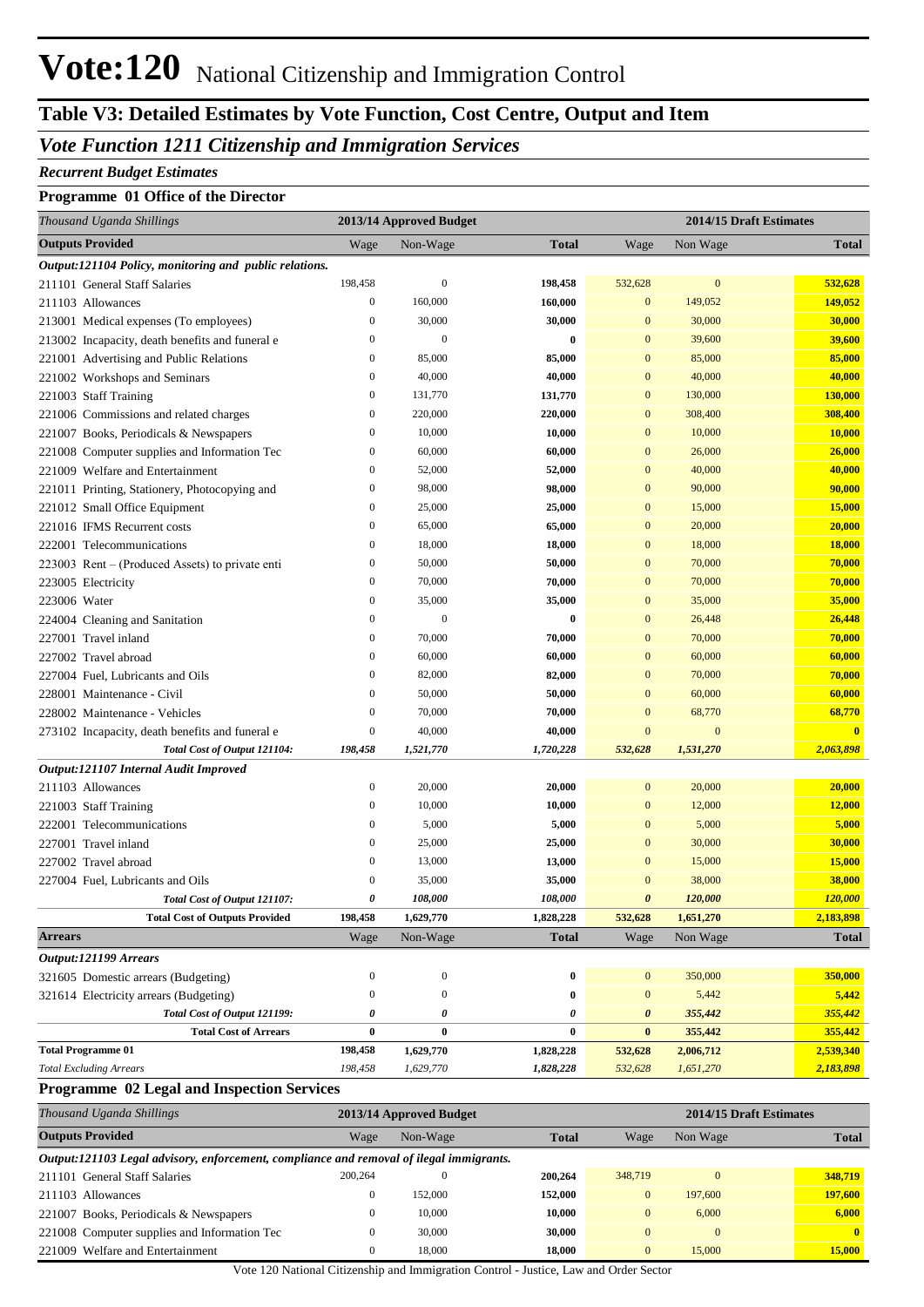## **Table V3: Detailed Estimates by Vote Function, Cost Centre, Output and Item**

### *Vote Function 1211 Citizenship and Immigration Services*

#### **Programme 02 Legal and Inspection Services**

| Thousand Uganda Shillings                     | 2013/14 Approved Budget |                |              |                | 2014/15 Draft Estimates |              |  |
|-----------------------------------------------|-------------------------|----------------|--------------|----------------|-------------------------|--------------|--|
| <b>Outputs Provided</b>                       | Wage                    | Non-Wage       | <b>Total</b> | Wage           | Non Wage                | <b>Total</b> |  |
| 221010 Special Meals and Drinks               | $\mathbf{0}$            | $\mathbf{0}$   | $\mathbf{0}$ | $\mathbf{0}$   | 39,000                  | 39,000       |  |
| 221011 Printing, Stationery, Photocopying and | $\mathbf{0}$            | 20,000         | 20,000       | $\overline{0}$ | 24,259                  | 24,259       |  |
| 221012 Small Office Equipment                 | 0                       | 15,500         | 15,500       | $\overline{0}$ | 15,000                  | 15,000       |  |
| 221017 Subscriptions                          | 0                       | $\mathbf{0}$   | $\bf{0}$     | $\overline{0}$ | 7,600                   | 7,600        |  |
| 222001 Telecommunications                     | $\mathbf{0}$            | 15,000         | 15,000       | $\overline{0}$ | 8,000                   | 8,000        |  |
| 224002 General Supply of Goods and Services   | 0                       | 108,305        | 108,305      | $\overline{0}$ | $\Omega$                | $\mathbf{0}$ |  |
| 224005 Uniforms, Beddings and Protective Gea  | 0                       | $\overline{0}$ | $\bf{0}$     | $\overline{0}$ | 7,000                   | 7,000        |  |
| 227001 Travel inland                          | 0                       | 103,000        | 103,000      | $\overline{0}$ | 87,800                  | 87,800       |  |
| 227002 Travel abroad                          | $\mathbf{0}$            | 25,000         | 25,000       | $\overline{0}$ | 65,000                  | 65,000       |  |
| 227004 Fuel, Lubricants and Oils              | $\mathbf{0}$            | 68,454         | 68,454       | $\overline{0}$ | 79,000                  | 79,000       |  |
| Total Cost of Output 121103:                  | 200,264                 | 565,259        | 765,523      | 348,719        | 551,259                 | 899,978      |  |
| <b>Total Cost of Outputs Provided</b>         | 200,264                 | 565,259        | 765,523      | 348,719        | 551,259                 | 899,978      |  |
| <b>Total Programme 02</b>                     | 200,264                 | 565,259        | 765,523      | 348,719        | 551,259                 | 899,978      |  |
| <b>Total Excluding Arrears</b>                | 200,264                 | 565,259        | 765,523      | 348,719        | 551,259                 | 899,978      |  |

#### **Programme 03 Citizenship and Passport Control**

| Thousand Uganda Shillings                                               |         | 2013/14 Approved Budget |              | 2014/15 Draft Estimates |                |              |
|-------------------------------------------------------------------------|---------|-------------------------|--------------|-------------------------|----------------|--------------|
| <b>Outputs Provided</b>                                                 | Wage    | Non-Wage                | <b>Total</b> | Wage                    | Non Wage       | <b>Total</b> |
| Output:121101 Citizens facilitated to travel in and out of the country. |         |                         |              |                         |                |              |
| 211101 General Staff Salaries                                           | 458,000 | $\mathbf{0}$            | 458,000      | 465,195                 | $\mathbf{0}$   | 465,195      |
| 211103 Allowances                                                       | 0       | 39,954                  | 39,954       | $\mathbf{0}$            | 107,454        | 107,454      |
| 221007 Books, Periodicals & Newspapers                                  | 0       | 10,000                  | 10,000       | $\mathbf{0}$            | 1,393,000      | 1,393,000    |
| 221008 Computer supplies and Information Tec                            | 0       | 30,000                  | 30,000       | $\mathbf{0}$            | $\overline{0}$ | $\mathbf{0}$ |
| 221009 Welfare and Entertainment                                        | 0       | 14,818                  | 14,818       | $\mathbf{0}$            | 15,000         | 15,000       |
| 221011 Printing, Stationery, Photocopying and                           | 0       | 138,000                 | 138,000      | $\mathbf{0}$            | 148,000        | 148,000      |
| 221012 Small Office Equipment                                           | 0       | 10,000                  | 10,000       | $\mathbf{0}$            | 10,000         | 10,000       |
| 222001 Telecommunications                                               | 0       | 12,000                  | 12,000       | $\mathbf{0}$            | 17,000         | 17,000       |
| 224002 General Supply of Goods and Services                             | 0       | 1,383,795               | 1,383,795    | $\mathbf{0}$            | $\overline{0}$ | $\mathbf{0}$ |
| 224004 Cleaning and Sanitation                                          | 0       | $\mathbf{0}$            | $\bf{0}$     | $\overline{0}$          | 192,000        | 192,000      |
| 227001 Travel inland                                                    | 0       | 42,000                  | 42,000       | $\mathbf{0}$            | 85,000         | 85,000       |
| 227002 Travel abroad                                                    | 0       | 25,000                  | 25,000       | $\mathbf{0}$            | 25,000         | 25,000       |
| 227004 Fuel, Lubricants and Oils                                        | 0       | 40,000                  | 40,000       | $\mathbf{0}$            | 65,000         | 65,000       |
| 228003 Maintenance – Machinery, Equipment                               | 0       | 446,371                 | 446,371      | $\mathbf{0}$            | 102,984        | 102,984      |
| Total Cost of Output 121101:                                            | 458,000 | 2,191,938               | 2,649,938    | 465,195                 | 2,160,438      | 2,625,633    |
| <b>Total Cost of Outputs Provided</b>                                   | 458,000 | 2,191,938               | 2,649,938    | 465,195                 | 2,160,438      | 2,625,633    |
| <b>Total Programme 03</b>                                               | 458,000 | 2,191,938               | 2,649,938    | 465,195                 | 2,160,438      | 2,625,633    |
| <b>Total Excluding Arrears</b>                                          | 458,000 | 2,191,938               | 2,649,938    | 465,195                 | 2,160,438      | 2,625,633    |

#### **Programme 04 Immigration Control**

| Thousand Uganda Shillings                                    | 2013/14 Approved Budget |              |              | 2014/15 Draft Estimates |              |              |
|--------------------------------------------------------------|-------------------------|--------------|--------------|-------------------------|--------------|--------------|
| <b>Outputs Provided</b>                                      | Wage                    | Non-Wage     | <b>Total</b> | Wage                    | Non Wage     | <b>Total</b> |
| Output:121102 Facilitated entry, stay and exit of foreigners |                         |              |              |                         |              |              |
| 211101 General Staff Salaries                                | 1,505,205               | $\mathbf{0}$ | 1,505,205    | 2,458,127               | $\mathbf{0}$ | 2,458,127    |
| 211103 Allowances                                            | $\boldsymbol{0}$        | 107,000      | 107,000      | $\overline{0}$          | 153,960      | 153,960      |
| 221007 Books, Periodicals & Newspapers                       | $\mathbf{0}$            | 5,000        | 5,000        | $\mathbf{0}$            | 1,010,000    | 1,010,000    |
| 221008 Computer supplies and Information Tec                 | $\mathbf{0}$            | 25,000       | 25,000       | $\mathbf{0}$            | $\mathbf{0}$ | $\mathbf{0}$ |
| 221009 Welfare and Entertainment                             | $\boldsymbol{0}$        | 6,000        | 6,000        | $\overline{0}$          | 14,500       | 14,500       |
| 221011 Printing, Stationery, Photocopying and                | $\boldsymbol{0}$        | 128,000      | 128,000      | $\overline{0}$          | 228,000      | 228,000      |
| 221012 Small Office Equipment                                | $\mathbf{0}$            | 413,163      | 413,163      | $\overline{0}$          | 110,204      | 110,204      |
| 222001 Telecommunications                                    | $\mathbf{0}$            | 10,000       | 10,000       | $\overline{0}$          | 10,000       | 10,000       |
| 224002 General Supply of Goods and Services                  | $\mathbf{0}$            | 120,000      | 120,000      | $\overline{0}$          | $\mathbf{0}$ | $\mathbf{0}$ |
| 224005 Uniforms, Beddings and Protective Gea                 | $\mathbf{0}$            | $\Omega$     | $\mathbf{0}$ | $\overline{0}$          | 180,000      | 180,000      |
| 227001 Travel inland                                         | $\mathbf{0}$            | 25,000       | 25,000       | $\overline{0}$          | 48,000       | 48,000       |
| 227002 Travel abroad                                         | $\mathbf{0}$            | 30,001       | 30,001       | $\overline{0}$          | 25,500       | 25,500       |
| 227004 Fuel, Lubricants and Oils                             | $\mathbf{0}$            | $\mathbf{0}$ | $\bf{0}$     | $\overline{0}$          | 60,000       | 60,000       |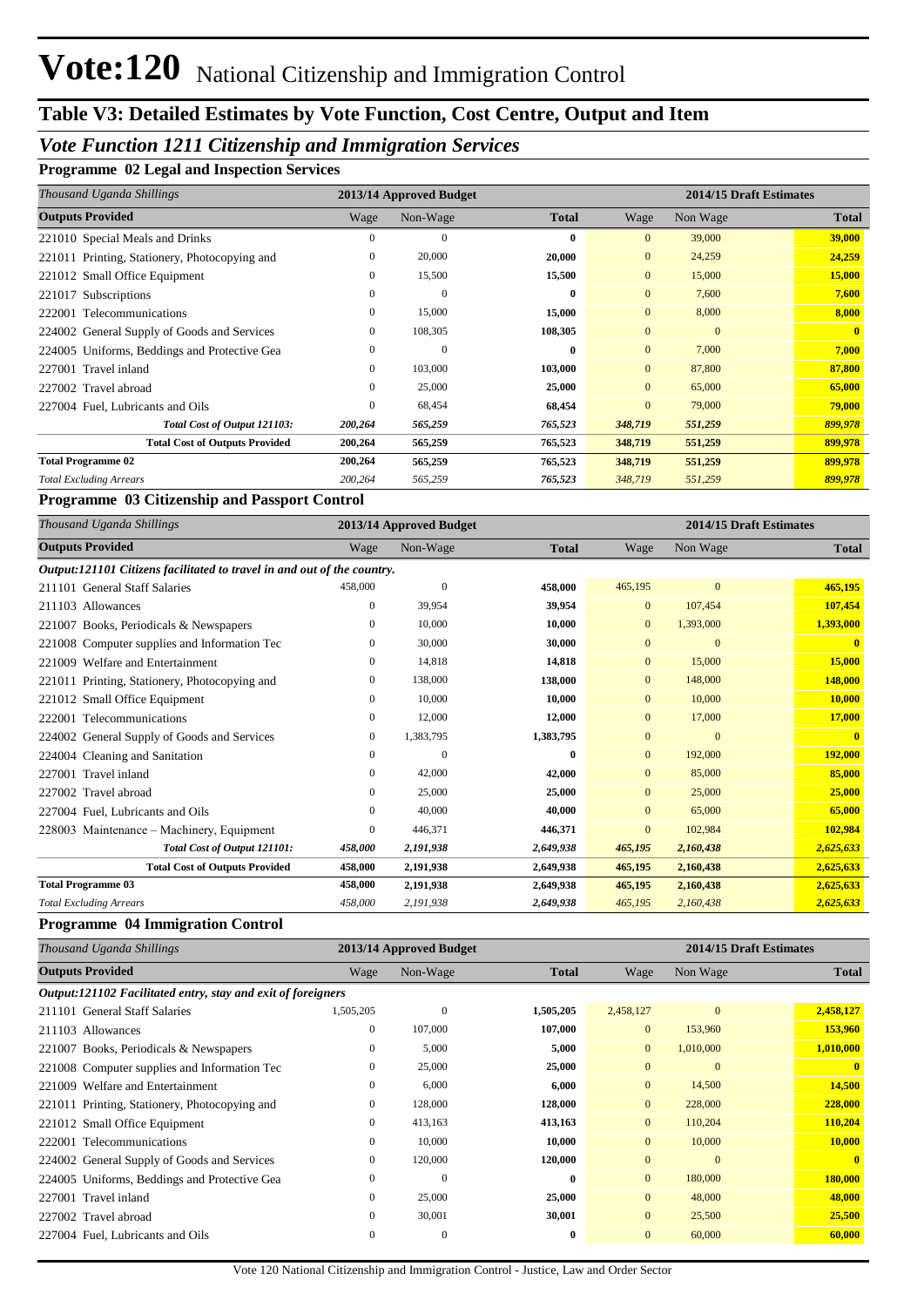## **Table V3: Detailed Estimates by Vote Function, Cost Centre, Output and Item**

### *Vote Function 1211 Citizenship and Immigration Services*

**Programme 04 Immigration Control**

| Thousand Uganda Shillings                             |                  | 2013/14 Approved Budget |              |                       | 2014/15 Draft Estimates |                         |  |
|-------------------------------------------------------|------------------|-------------------------|--------------|-----------------------|-------------------------|-------------------------|--|
| <b>Outputs Provided</b>                               | Wage             | Non-Wage                | <b>Total</b> | Wage                  | <b>Total</b>            |                         |  |
| 228004 Maintenance – Other                            | $\overline{0}$   | 60,000                  | 60,000       | $\overline{0}$        | $\overline{0}$          |                         |  |
| Total Cost of Output 121102:                          | 1,505,205        | 929,164                 | 2,434,369    | 2,458,127             | 1,840,164               | 4,298,291               |  |
| Output:121105 Border Control.                         |                  |                         |              |                       |                         |                         |  |
| 211103 Allowances                                     | $\boldsymbol{0}$ | 61,000                  | 61,000       | $\mathbf{0}$          | 60,000                  | 60,000                  |  |
| 221002 Workshops and Seminars                         | $\overline{0}$   | 30,000                  | 30,000       | $\mathbf{0}$          | 30,000                  | 30,000                  |  |
| 221007 Books, Periodicals & Newspapers                | $\boldsymbol{0}$ | 10,000                  | 10,000       | $\mathbf{0}$          | 10,000                  | 10,000                  |  |
| 221008 Computer supplies and Information Tec          | $\mathbf{0}$     | 30,000                  | 30,000       | $\overline{0}$        | $\overline{0}$          | $\mathbf{0}$            |  |
| 221009 Welfare and Entertainment                      | $\overline{0}$   | 20,000                  | 20,000       | $\overline{0}$        | 10,000                  | 10,000                  |  |
| 221011 Printing, Stationery, Photocopying and         | $\overline{0}$   | 52,000                  | 52,000       | $\mathbf{0}$          | 50,000                  | 50,000                  |  |
| 221012 Small Office Equipment                         | $\overline{0}$   | 20,000                  | 20,000       | $\overline{0}$        | 8,000                   | 8,000                   |  |
| 222001 Telecommunications                             | $\boldsymbol{0}$ | 10,000                  | 10,000       | $\mathbf{0}$          | 10,000                  | 10,000                  |  |
| 223005 Electricity                                    | $\mathbf{0}$     | $\overline{0}$          | $\bf{0}$     | $\overline{0}$        | 12,000                  | 12,000                  |  |
| 227001 Travel inland                                  | $\boldsymbol{0}$ | 30,000                  | 30,000       | $\mathbf{0}$          | 58,000                  | 58,000                  |  |
| 227004 Fuel, Lubricants and Oils                      | $\mathbf{0}$     | 55,000                  | 55,000       | $\overline{0}$        | 30,000                  | 30,000                  |  |
| 228003 Maintenance – Machinery, Equipment             | $\boldsymbol{0}$ | 20,000                  | 20,000       | $\boldsymbol{0}$      | $\mathbf{0}$            | $\mathbf{0}$            |  |
| Total Cost of Output 121105:                          | 0                | 338,000                 | 338,000      | $\boldsymbol{\theta}$ | 278,000                 | 278,000                 |  |
| Output:121108 Support to Regional Immigration offices |                  |                         |              |                       |                         |                         |  |
| 211103 Allowances                                     | $\mathbf{0}$     | 18,000                  | 18,000       | $\mathbf{0}$          | 20,000                  | 20,000                  |  |
| 221009 Welfare and Entertainment                      | $\boldsymbol{0}$ | 5,000                   | 5,000        | $\mathbf{0}$          | 5,000                   | 5,000                   |  |
| 222001 Telecommunications                             | $\mathbf{0}$     | 10,000                  | 10,000       | $\mathbf{0}$          | 10,000                  | 10,000                  |  |
| 223005 Electricity                                    | $\mathbf{0}$     | 10.000                  | 10,000       | $\overline{0}$        | 10,000                  | 10,000                  |  |
| 223006 Water                                          | $\boldsymbol{0}$ | 5,000                   | 5,000        | $\mathbf{0}$          | 5,000                   | 5,000                   |  |
| 227001 Travel inland                                  | $\mathbf{0}$     | 17,500                  | 17,500       | $\overline{0}$        | 12,500                  | 12,500                  |  |
| 227004 Fuel, Lubricants and Oils                      | $\boldsymbol{0}$ | 28,000                  | 28,000       | $\overline{0}$        | 16,000                  | 16,000                  |  |
| 228001 Maintenance - Civil                            | $\mathbf{0}$     | 15,000                  | 15,000       | $\overline{0}$        | $\overline{0}$          | $\overline{\mathbf{0}}$ |  |
| 228002 Maintenance - Vehicles                         | $\boldsymbol{0}$ | 10,000                  | 10,000       | $\Omega$              | $\mathbf{0}$            | $\overline{0}$          |  |
| Total Cost of Output 121108:                          | 0                | 118,500                 | 118,500      | $\boldsymbol{\theta}$ | 78,500                  | 78,500                  |  |
| <b>Total Cost of Outputs Provided</b>                 | 1,505,205        | 1,385,664               | 2,890,869    | 2,458,127             | 2,196,664               | 4,654,791               |  |
| <b>Total Programme 04</b>                             | 1,505,205        | 1,385,664               | 2,890,869    | 2,458,127             | 2,196,664               | 4,654,791               |  |
| <b>Total Excluding Arrears</b>                        | 1,505,205        | 1,385,664               | 2,890,869    | 2,458,127             | 2,196,664               | 4,654,791               |  |

*Development Budget Estimates*

#### **Project 1167 National Security Information Systems Project**

| Thousand Uganda Shillings                              |           | 2013/14 Approved Budget | 2014/15 Draft Estimates |                |                       |              |
|--------------------------------------------------------|-----------|-------------------------|-------------------------|----------------|-----------------------|--------------|
| <b>Outputs Provided</b>                                | GoU       | External Fin.           | <b>Total</b>            |                | GoU External Fin.     | <b>Total</b> |
| Output:121104 Policy, monitoring and public relations. |           |                         |                         |                |                       |              |
| 211103 Allowances                                      | $\Omega$  | $\theta$                | $\bf{0}$                | 733,306        | $\mathbf{0}$          | 733,306      |
| 221001 Advertising and Public Relations                | $\Omega$  | $\Omega$                | $\bf{0}$                | 2,356,500      | $\mathbf{0}$          | 2,356,500    |
| 227001 Travel inland                                   | $\Omega$  | $\Omega$                | $\bf{0}$                | 979,622        | $\mathbf{0}$          | 979,622      |
| Total Cost of Output 121104:                           | 0         | 0                       | 0                       | 4,069,428      | $\boldsymbol{\theta}$ | 4,069,428    |
| Output:121106 Identity Cards issued.                   |           |                         |                         |                |                       |              |
| 211102 Contract Staff Salaries (Incl. Casuals, T       | 2,236,651 | $\Omega$                | 2,236,651               | 26,603,940     | $\mathbf{0}$          | 26,603,940   |
| 211103 Allowances                                      | 7,425,973 | $\Omega$                | 7,425,973               | 33,315,691     | $\mathbf{0}$          | 33,315,691   |
| 212101 Social Security Contributions                   | 224,640   | $\Omega$                | 224,640                 | 2,660,394      | $\overline{0}$        | 2,660,394    |
| 213002 Incapacity, death benefits and funeral e        | 180,378   | $\mathbf{0}$            | 180,378                 | $\overline{0}$ | $\mathbf{0}$          |              |
| 213004 Gratuity Expenses                               | 559,163   | $\Omega$                | 559,163                 | 6,650,985      | $\Omega$              | 6,650,985    |
| 221001 Advertising and Public Relations                | 2,020,240 | $\Omega$                | 2,020,240               | $\Omega$       | $\mathbf{0}$          |              |
| Workshops and Seminars<br>221002                       | 200,000   | $\mathbf{0}$            | 200,000                 | 70,000         | $\mathbf{0}$          | 70,000       |
| 221003 Staff Training                                  | 892,020   | $\Omega$                | 892,020                 | $\Omega$       | $\Omega$              | $\mathbf{0}$ |
| 221004 Recruitment Expenses                            | 150,000   | $\Omega$                | 150,000                 | $\Omega$       | $\Omega$              | $\mathbf{0}$ |
| 221006 Commissions and related charges                 | 999,298   | $\mathbf{0}$            | 999,298                 | $\mathbf{0}$   | $\mathbf{0}$          | $\mathbf{0}$ |
| 221007 Books, Periodicals & Newspapers                 | 9,000     | $\Omega$                | 9,000                   | $\mathbf{0}$   | $\overline{0}$        | $\mathbf{0}$ |
| 221008 Computer supplies and Information Tec           | 75,664    | $\Omega$                | 75,664                  | $\Omega$       | $\Omega$              | $\mathbf{0}$ |
| Welfare and Entertainment<br>221009                    | 240,000   | $\Omega$                | 240,000                 | 42,000         | $\mathbf{0}$          | 42,000       |
| 221011 Printing, Stationery, Photocopying and          | 1,710,000 | $\Omega$                | 1,710,000               | 300,000        | $\overline{0}$        | 300,000      |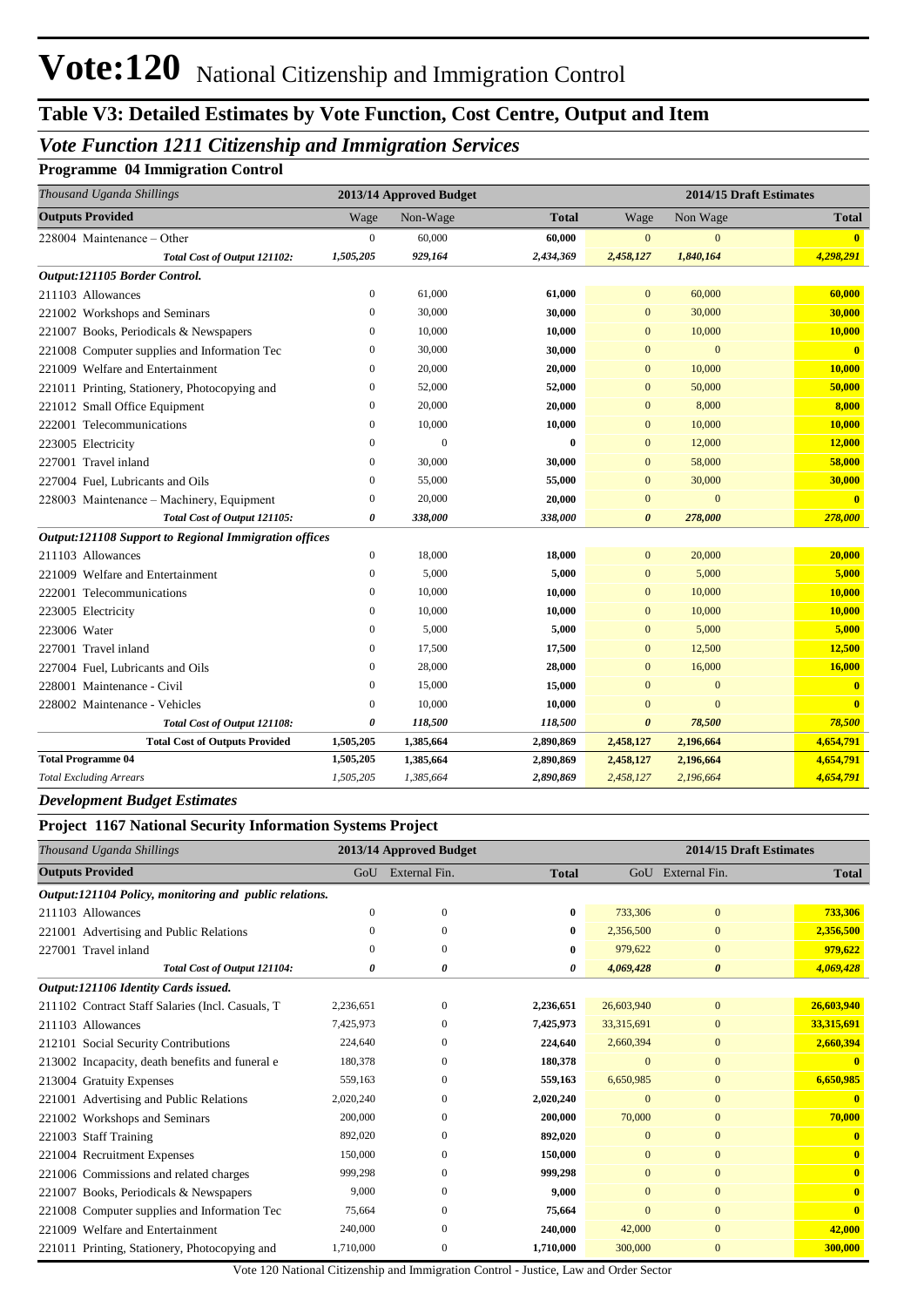## **Table V3: Detailed Estimates by Vote Function, Cost Centre, Output and Item**

### *Vote Function 1211 Citizenship and Immigration Services*

**Project 1167 National Security Information Systems Project**

| Thousand Uganda Shillings                                               |                  | 2013/14 Approved Budget   |              | 2014/15 Draft Estimates |                           |                       |
|-------------------------------------------------------------------------|------------------|---------------------------|--------------|-------------------------|---------------------------|-----------------------|
| <b>Outputs Provided</b>                                                 | GoU              | External Fin.             | Total        |                         | GoU External Fin.         | <b>Total</b>          |
| 221012 Small Office Equipment                                           | $\boldsymbol{0}$ | $\boldsymbol{0}$          | 0            | 10,000                  | $\boldsymbol{0}$          | <b>10,000</b>         |
| 222001 Telecommunications                                               | 54,720           | $\boldsymbol{0}$          | 54,720       | 179,700                 | $\mathbf{0}$              | 179,700               |
| 223003 Rent – (Produced Assets) to private enti                         | 356,400          | 0                         | 356,400      | $\mathbf{0}$            | $\mathbf{0}$              | $\mathbf{0}$          |
| 223005 Electricity                                                      | 336,000          | 0                         | 336,000      | 400,000                 | $\mathbf{0}$              | 400,000               |
| 223006 Water                                                            | 4,800            | 0                         | 4,800        | 50,000                  | $\mathbf{0}$              | 50,000                |
| $223901$ Rent – (Produced Assets) to other govt.                        | $\mathbf{0}$     | 0                         | 0            | 600,000                 | $\mathbf{0}$              | 600,000               |
| 224002 General Supply of Goods and Services                             | 144,000          | $\left($                  | 144,000      | $\mathbf{0}$            | $\mathbf{0}$              | $\mathbf{0}$          |
| 224004 Cleaning and Sanitation                                          | $\boldsymbol{0}$ | $\Omega$                  | 0            | 156,000                 | $\mathbf{0}$              | 156,000               |
| 225001 Consultancy Services- Short term                                 | 150,000          | $\left($                  | 150,000      | $\mathbf{0}$            | $\mathbf{0}$              | $\mathbf{0}$          |
| 227001 Travel inland                                                    | 224,640          | $\left($                  | 224,640      | 1,062,095               | $\mathbf{0}$              | 1,062,095             |
| 227002 Travel abroad                                                    | 389,200          | $\left($                  | 389,200      | 50,000                  | $\mathbf{0}$              | 50,000                |
| 227003 Carriage, Haulage, Freight and transpor                          | 62,000           | 0                         | 62,000       | $\mathbf{0}$            | $\mathbf{0}$              | $\mathbf{0}$          |
| 227004 Fuel, Lubricants and Oils                                        | 4,050,864        | $\left($                  | 4,050,864    | 5,388,440               | $\mathbf{0}$              | 5,388,440             |
| 228002 Maintenance - Vehicles                                           | 282,000          | 0                         | 282,000      | $\mathbf{0}$            | $\mathbf{0}$              | $\bf{0}$              |
| 228003 Maintenance – Machinery, Equipment                               | 40,500           | $\left($                  | 40,500       | 822,600                 | $\mathbf{0}$              | 822,600               |
| Total Cost of Output 121106:                                            | 23,018,151       | 0                         | 23,018,151   | 78,361,845              | 0                         | 78,361,845            |
| <b>Total Cost of Outputs Provided</b>                                   | 23,018,151       | $\bf{0}$                  | 23,018,151   | 82,431,273              | $\bf{0}$                  | 82,431,273            |
| <b>Capital Purchases</b>                                                | GoU              | External Fin.             | <b>Total</b> |                         | GoU External Fin.         | <b>Total</b>          |
| Output:121172 Government Buildings and Administrative Infrastructure    |                  |                           |              |                         |                           |                       |
| 231001 Non Residential buildings (Depreciatio                           | 2,718,337        | $\mathbf{0}$              | 2,718,337    | $\mathbf{0}$            | $\mathbf{0}$              | $\mathbf{0}$          |
| Total Cost of Output 121172:                                            | 2,718,337        | 0                         | 2,718,337    | 0                       | $\boldsymbol{\theta}$     | $\boldsymbol{\theta}$ |
| Output:121175 Purchase of Motor Vehicles and Other Transport Equipment  |                  |                           |              |                         |                           |                       |
| 231004 Transport equipment                                              | 2,130,000        | $\boldsymbol{0}$          | 2,130,000    | $\mathbf{0}$            | $\mathbf{0}$              | $\mathbf{0}$          |
| Total Cost of Output 121175:                                            | 2,130,000        | 0                         | 2,130,000    | $\boldsymbol{\theta}$   | $\boldsymbol{\theta}$     | $\boldsymbol{\theta}$ |
| Output:121177 Purchase of Specialised Machinery & Equipment             |                  |                           |              |                         |                           |                       |
| 231005 Machinery and equipment                                          | 1,000,000        | $\boldsymbol{0}$          | 1,000,000    | 20,825,215              | $\boldsymbol{0}$          | 20,825,215            |
| 312206 Gross Tax                                                        | 23,000,000       | $\mathbf{0}$              | 23,000,000   | $\mathbf{0}$            | $\mathbf{0}$              | $\mathbf{0}$          |
| Total Cost of Output 121177:                                            | 24,000,000       | 0                         | 24,000,000   | 20,825,215              | $\boldsymbol{\theta}$     | 20,825,215            |
| <b>Total Cost of Capital Purchases</b>                                  | 28,848,337       | $\bf{0}$                  | 28,848,337   | 20,825,215              | $\bf{0}$                  | 20,825,215            |
| <b>Total Project 1167</b>                                               | 51,866,488       | $\bf{0}$                  | 51,866,488   | 103,256,488             | $\bf{0}$                  | 103,256,488           |
| <b>Total Excluding Taxes and Arrears</b>                                | 28,866,488       | $\theta$                  | 28,866,488   | 103,256,488             | $\boldsymbol{\theta}$     | 103,256,488           |
| Project 1230 Support to National Citizenship and Immigration Control    |                  |                           |              |                         |                           |                       |
| Thousand Uganda Shillings                                               |                  | 2013/14 Approved Budget   |              |                         | 2014/15 Draft Estimates   |                       |
| <b>Capital Purchases</b>                                                |                  | GoU External Fin.         | <b>Total</b> |                         | GoU External Fin.         | <b>Total</b>          |
| Output:121172 Government Buildings and Administrative Infrastructure    |                  |                           |              |                         |                           |                       |
| 231001 Non Residential buildings (Depreciatio                           | 400,000          | $\boldsymbol{0}$          | 400,000      | $\mathbf{0}$            | $\bf{0}$                  | $\mathbf{0}$          |
| Total Cost of Output 121172:                                            | 400,000          | 0                         | 400,000      | $\boldsymbol{\theta}$   | 0                         | $\boldsymbol{\theta}$ |
| Output:121175 Purchase of Motor Vehicles and Other Transport Equipment  |                  |                           |              |                         |                           |                       |
| 231004 Transport equipment                                              |                  | $\boldsymbol{0}$          | $\bf{0}$     | 465,000                 | $\bf{0}$                  | 465,000               |
| 312204 Taxes on Machinery, Furniture & Vehi                             | $\Omega$         | $\mathbf{0}$              | 0            | 172,000                 | $\boldsymbol{0}$          | 172,000               |
| Total Cost of Output 121175:                                            | 0                | 0                         | 0            | 637,000                 | $\boldsymbol{\theta}$     | 637,000               |
| Output:121176 Purchase of Office and ICT Equipment, including Software  |                  |                           |              |                         |                           |                       |
| 231005 Machinery and equipment                                          | 586,000          | $\boldsymbol{0}$          | 586,000      | 4,678,000               | $\boldsymbol{0}$          | 4,678,000             |
| 312204 Taxes on Machinery, Furniture & Vehi                             | $\boldsymbol{0}$ | $\boldsymbol{0}$          | 0            | 798,940                 | $\boldsymbol{0}$          | 798,940               |
| Total Cost of Output 121176:                                            | 586,000          | 0                         | 586,000      | 5,476,940               | $\boldsymbol{\theta}$     | 5,476,940             |
| Output:121177 Purchase of Specialised Machinery & Equipment             |                  |                           |              |                         |                           |                       |
| 231005 Machinery and equipment                                          | 434,000          | $\mathbf{0}$              | 434,000      | 400,000                 | $\boldsymbol{0}$          | 400,000               |
| Total Cost of Output 121177:                                            | 434,000          | 0                         | 434,000      | 400,000                 | 0                         | 400,000               |
| Output:121178 Purchase of Office and Residential Furniture and Fittings |                  |                           |              |                         |                           |                       |
| 231006 Furniture and fittings (Depreciation)                            | $\mathbf{0}$     | $\boldsymbol{0}$          | $\bf{0}$     | 90,000                  | $\boldsymbol{0}$          | 90,000                |
| Total Cost of Output 121178:                                            | 0                | 0                         | 0            | 90,000                  | 0                         | 90,000                |
| <b>Total Cost of Capital Purchases</b>                                  | 1,420,000        | $\boldsymbol{0}$          | 1,420,000    | 6,603,940               | $\bf{0}$                  | 6,603,940             |
| <b>Total Project 1230</b>                                               | 1,420,000        | $\bf{0}$                  | 1,420,000    | 6,603,940               | $\bf{0}$                  | 6,603,940             |
| <b>Total Excluding Taxes and Arrears</b>                                | 1,420,000        | $\boldsymbol{\mathit{0}}$ | 1,420,000    | 5,633,000               | $\boldsymbol{\mathit{0}}$ | 5,633,000             |
|                                                                         |                  |                           |              |                         |                           |                       |